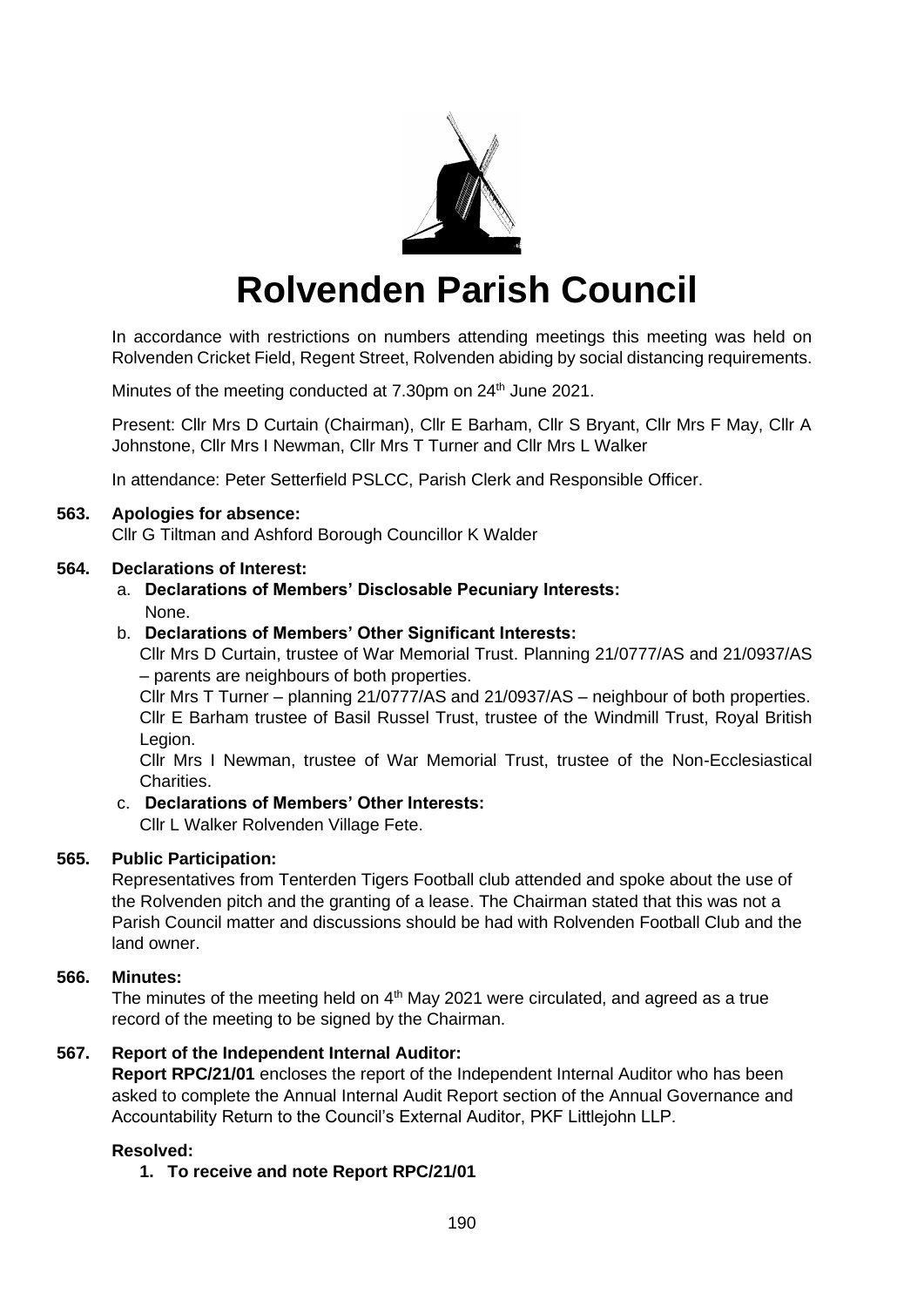## **2. To receive and endorse the report of the Independent Internal Auditor.**

#### **568. Report on General Risk Assessment:**

**Report RPC/21/02** encloses the General Risk Assessment prepared as part of the end of financial year procedures prior to the internal audit being carried out.

#### **Resolved:**

- **1. To receive and note Report RPC/21/02**
- **2. To receive and note the content of the General Risk Assessment.**

#### **569. Report on Internal Control:**

**Report RPC/21/03** details the Statement on Internal Control to support the Annual Governance and Accountability Return for the year ended 31 March 2021.

#### **Resolved:**

- **1. To receive and note Report RPC/21/03**
- **2. To approve and endorse the Statement on Internal Control for the year ended 31 March 2021**
- **3. To authorise the Chairman of the Parish Council to sign the statement of Internal Control for the year ended 31 March 2021**
- **4. To respond "Yes" in boxes 1 to 8 of the Annual Governance Statement at Section 1 of the Annual Return subject to the adoption of Report RPC/21/03 which relates specifically to Box 6**
- **5. To authorise the Chairman of the Parish Council to sign the Annual Governance Statement.**

#### **570. Report on Statement of Accounts:**

**Report RPC/21/04** attaches the Statement of Accounts for the year ended 31 March 2021 as required by the Annual Governance and Accountability Return for submission to the Council's external auditor PKF Littlejohn LLP.

#### **Resolved:**

- **1. To receive and note Report RPC/21/04**
- **2. To approve and endorse the Annual Governance Statement at Section 2 of the Annual Return for the year ended 31 March 2021**
- **3. To authorise the Chairman of the Parish Council to sign the accounts contained within the Annual Return for 2020/21 and the Annual Governance Statement.**

#### **571. Finance:**

Schedule of payments

| Staff costs                 | £931.45                    |
|-----------------------------|----------------------------|
| Litter picking              | £150.00                    |
| <b>Tompsett Landscaping</b> | £2,266.20 (VAT £377.70)    |
| <b>Sutcliffe Play</b>       | £10,055.83 (VAT £1,675.98) |
| <b>Sutcliffe Play</b>       | £6,435.64 (VAT £1,072.61)  |
| <b>Sutcliffe Play</b>       | £12,899.33 (VAT £2,149.89) |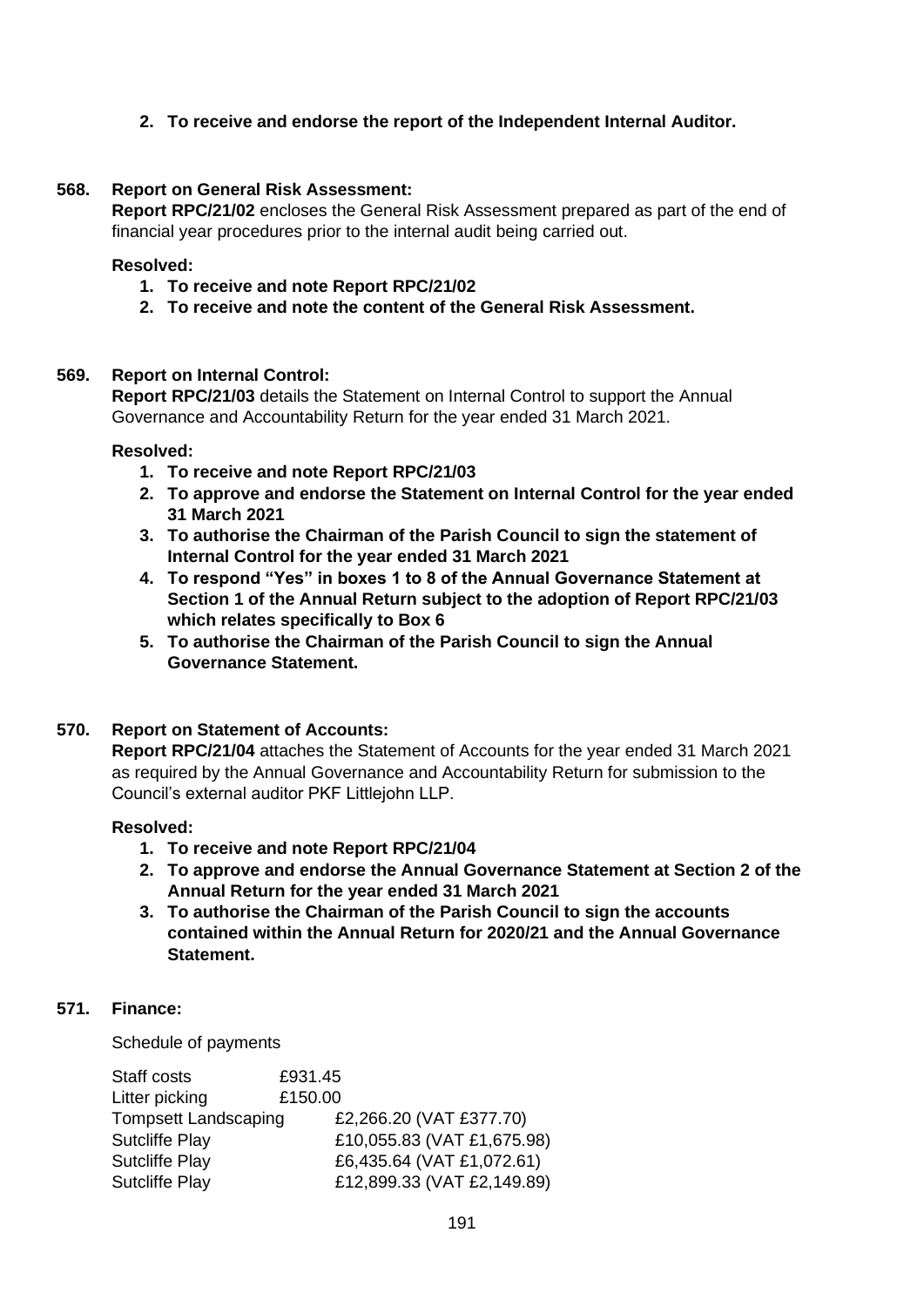#### Sutcliffe Play £6,674.94 (VAT £1,112.49)

Councillors Mrs Curtain and Mrs Newman verified the bank transactions. **Resolved:**

- **1. To authorise and pay the items contained within the schedule of payments.**
- **2. To receive and note Report RPC/21/05**
- **3. To receive and acknowledge the financial movements for the period 1st April 2021 to 31st May 2021**

## **572. Planning:**

Councillors Mrs Curtain and Mrs Turner left the meeting area

In the absence of the Chairman the Vice Chairman Mrs Walker took the Chair.

**21/00777/AS & 21/00778/AS – 28 Maytham Road, Rolvenden –** Conversion of existing curtilage listed garage into Granny annexe with Associated Listed Building application no. 21/00778/AS

**Resolved: The Parish Council has no objection to the application.**

**21/00937/AS – September House, Frensham Road, Rolvenden –** siting of a new half glazed potting shed and child's wendy house.

## **Resolved: The Parish Council has no objection to the application**

Councillors Mrs Curtain and Mrs Turner returned to the meeting.

**21/00849/AS – Pookwell, Sandhurst Lane, Rolvenden –** Proposed conversion of garage/store with associated internal alterations to form annexe to serve main dwelling.

**Resolved: The Parish Council wish to seek clarification if the application is for an annexe to serve the main building or to be used as a holiday let as indicated on the plans.** 

**21/00686/AS & 21/00687/AS – 4 Freizingham Lane Cottages, Freizingham Lane, Rolvenden –** Retrospective consent for the construction of a conservatory with associated Listed Building application 21/00687/AS.

#### **Resolved: The Parish Council has no objection to the application.**

**21/00887/AS – Lower Woolwich, Mounts Lane, Rolvenden –** Proposed access driveway to serve Lower Woolwich, including change of use of associated agricultural land.

**Resolved: The Parish Council has no objection to the application.**

**21/00867/AS – Rolvenden Primary School, Hastings Road, Rolvenden –** Replacement windows with double glazed timber frame units and double glazed aluminium.

#### **Resolved: The Parish Council supports the application**

**21/00894/AS – Land West of Kingsgate Cottage, Frensham Road, Rolvenden –** Erection of 6 dwellings, landscaping and new access from Maytham Road.

#### **Resolved:**

**The Parish Council object to the application for the following reasons:**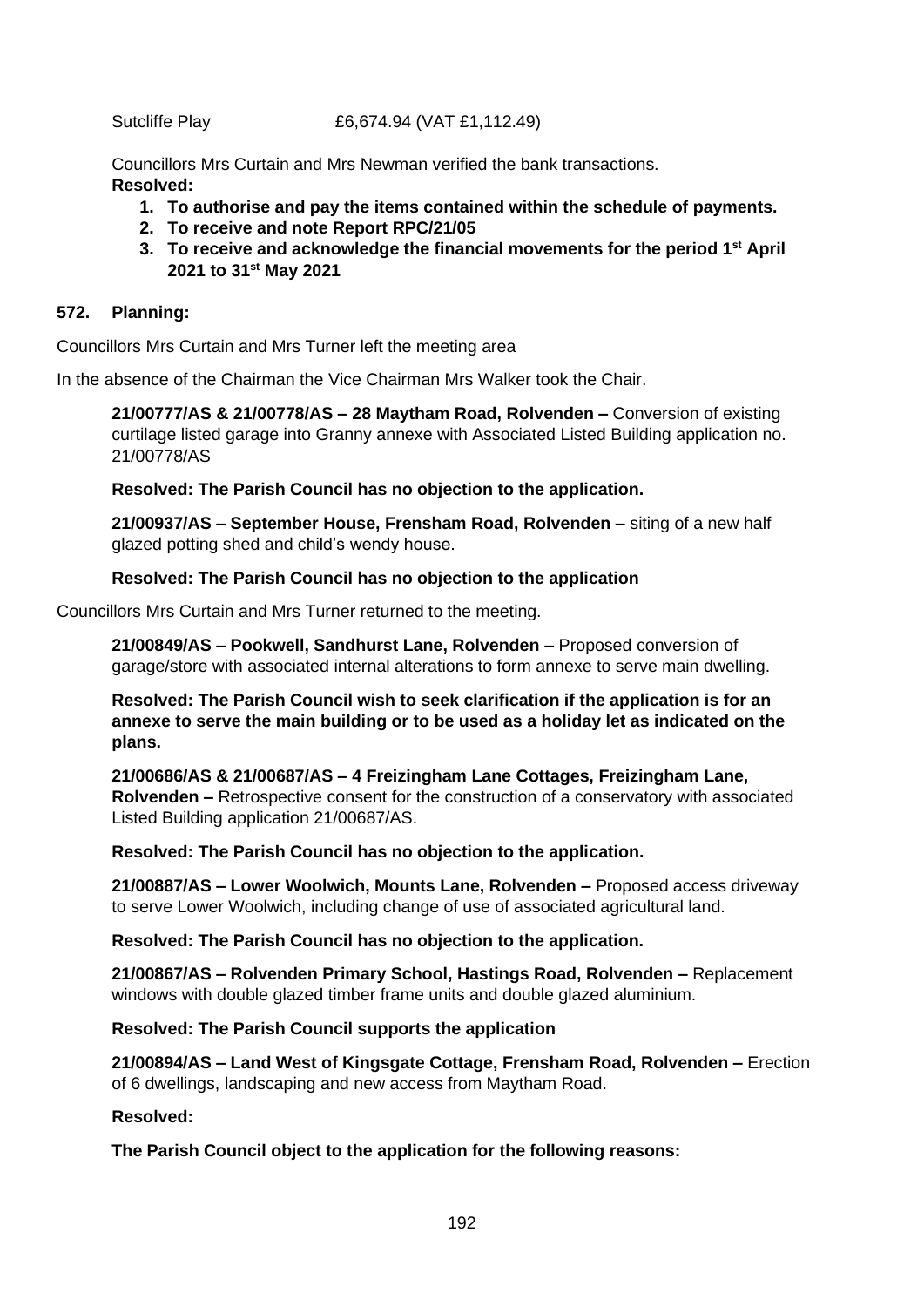- **1. The Rolvenden Neighbourhood Plan indicates capacity for 4 smaller dwellings (1-2 beds) whilst it does say approximately this is a 50% increase and one of the extras is a 3 bed.**
- **2. The previously approved plan for 4x2 bed semis was better. There is no indication of a rear access to plots 2 and 5 which would imply that any materials wanted in the rear garden would have to be taken through the house.**
- **3. There are no proposals for external lighting- we would hope this means there will be none. This is a rural location where the Dark Skies policy is important.**
- **4. The orientation of the homes means the gardens will be shaded – the sunniest aspect has been used for parking.**
- **5. The gardens of plots 2 to 4 will be shaded by the overhanging trees of the adjoining land, as the site is in a conservation area the trimming of these is not permitted unless approval sought as the trees are protected in the same way as a tree protection order.**
- **6. The design is considerably bigger than the previously approved design. The depth of the properties will appear massive from the corner viewpoint. The design is monolithic and not in keeping with anything in the Layne. The previous design had articulation with variety in shape and texture. The current design is bland and could be on any urban housing development.**
- **7. No drainage strategy included in the application. The site is at the foot of a hill so lays wet – surface water should not go straight into the main drains. There should be measures to retain on site and slow the release as it will end up in the Hexden Channel which is a known frequent flood site. Sewage here goes into the main drains so, if not retained on site, surface water will go into the sewage mix. ABC's rule of 5lt/per sec/per hectare should be applied to slow the flow into the drains, with excess being held back by way of soakaways, underground storage or swales.**
- **8. RNP1 – the design does not include careful consideration of scale, form and design and does not respect heritage assets and landscape enhancements in character with its surroundings.**
- **9. RNP6 – this policy expects high quality designs and we do not consider this to be an appropriate design (see 6 above)**
- **10. RNP7 – This policy states that any design should be limited in scale – not a cleverly drawn plan to squeeze more in and maximise profits for the developer. This design is a 50% increase on the previously approved 4 dwellings.**
- **11. The future of the oak tree on plot 1 would be compromised. It is not acceptable to lose the tree to accommodate an extra house. If it survives the construction process it would always be in conflict with the home owner – it would continue to grow and spread over their roof, blocking their gutter with twigs and acorns so inevitably they would wish it to be removed. The oaks are cited as an important landscape feature of the Four Wents Character Area according to the NP**
- **12. It has been noted that the parking area has been redrawn to enable the installation of bin and cycle stores for the two middle properties, albeit not in front of the property. The remaining properties have much larger cycle sheds sited in the middle of the garden. The tracking for the refuse vehicle appears to clip the kerb in front of plots 4 and 5 as well as the two visitor parking spaces.**
- **13. The Parish Council feel that our pre-application comments to the developer have been mis-represented in their Design and Access statement, implying acceptance of various aspects of the design that were simply not given.**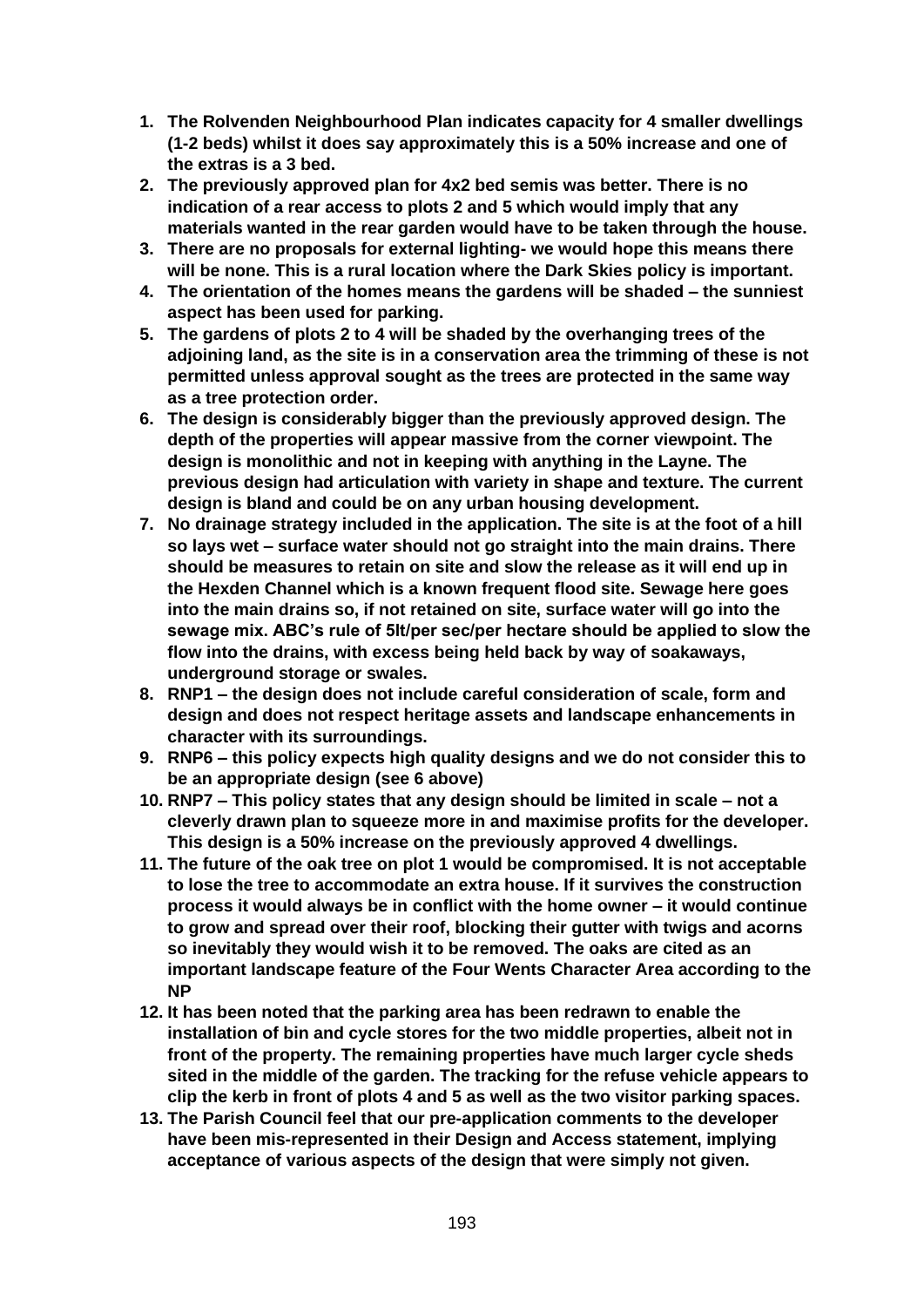**21/00920/AS – 5 Rolvenden Hill, Rolvenden –** Demolition of existing dwelling and outbuildings to allow construction of replacement dwelling with integrated garage.

**Resolved: The Parish Council object to the application whilst the design and access statement claims the plans accord to Local Plan Policy HOU7and that overlooking of neighbouring properties to be minimal. In fact the other properties in the area that have been converted to chalet bungalows have the dormers are only sited on the front elevation not on the back. This site being on a higher level the degree of overlooking would be totally unacceptable breach of privacy for the neighbours.**

**21/00964/AS – Land West of Hodee, Frensham Road, Rolvenden –** Variation of condition 1 on planning permission 19/00455/AS (Reserved matters application for details of access, appearance, landscaping, layout and scale for the erection of one detached bungalow in pursuant to Outline Planning permission 18/00545/AS) to add first floor accommodation within approved roof design to include a window to the first floor front elevation, 3 No. Conservation Velux windows to the first floor north eastern elevation and bi-fold doors to the rear at ground floor level.

# **Resolved: The Parish Council objects to the application on the following grounds:**

- **1. The planning permission 19/00455/AS had an attached condition removing PD rights for roof extensions to safeguard neighbour amenity.**
- **2. The Neighbourhood Plan Character Area Assessment quotes Frensham Road is principally well spaced detached properties, this application does not fit with the well spaced pattern.**
- **3. The application does not fit with Policy RNP3 clause a or ENV14 of the Ashford Local Plan – the development will create a cramped aspect to the building line and spoil the visual amenity.**
- **4. The application is contrary to policy RNP1 clauses a, c and d of the Rolvenden Neighbourhood Plan.**
- **5. The application is contrary to RNP6 as it conflicts with policies RNP1 and RNP3 of the Rolvenden Neighbourhood Plan**
- **6. The outdoor space of the original application was noted to be less than would normally be accepted but granted as it was for a two bedroom property, however as this application is now three bedrooms and a larger footprint it would not meet the standard.**
- **7. The inclusion of rooflights in the bedroom area affects the privacy of the neighbouring property by overlooking.**

# **573. Future meeting venue and dates:**

When the Parish Council last met on a face to face basis it had no set venue with meetings either at the residents lounge, Monypenny or St Mary the Virgin Church neither of which are the perfect venue to welcome residents.

The Village Hall would be the ideal venue in terms of space and acoustics, however, due to regular bookings the only available evening would be a Thursday evening. Councillors are therefore asked to consider moving the meetings to a Thursday in order to meet in the Village Hall.

# **Resolved: Future Parish Council meetings will be held on the 3rd Thursday of the month in the Village Hall after the July meeting which will be held on 22nd due to Covid restrictions.**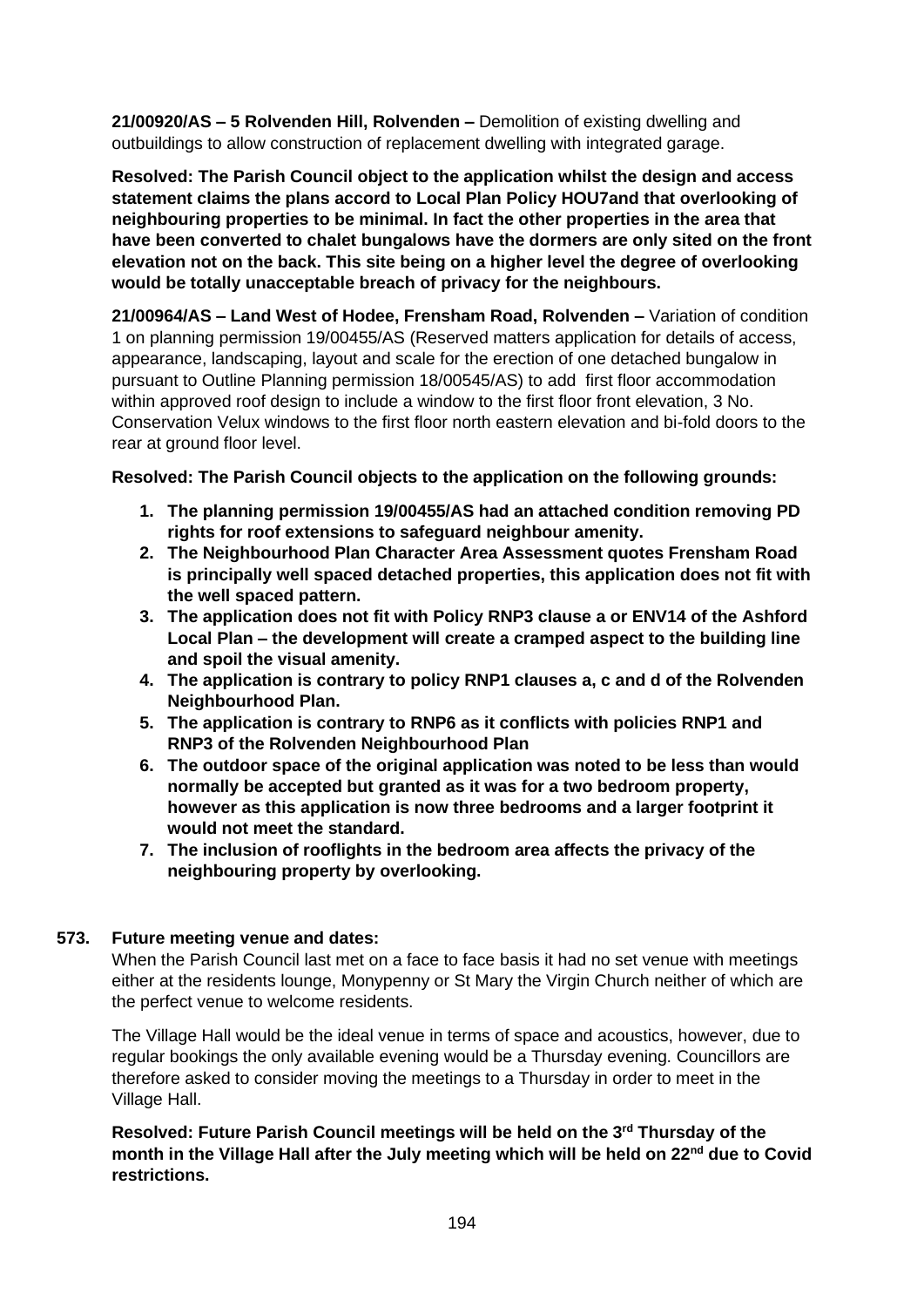#### **574. Financial Regulations:**

The annual review of the Financial Regulations has been undertaken and there are no changes required at the present time.

#### **575. Telephone boxes:**

Prior to the national lockdown the Parish Council agreed to the installation of a sculpture in the phone box at the Streyte and for the box to be repainted. The group that were proposing this have stated that they still wish to proceed.

However, it has since been discovered that the phone box at the Streyte has listed building status therefore before any work, including the general refurbishment must have listed building consent which requires a planning application to Ashford Borough Council. The Parish Council is asked to authorise the Parish Clerk to make the application.

The phone box at the Layne is not a listed building and therefore does not need permission. Attached is a proposal for the future use of the kiosk for the Parish Council to consider.

**Resolved: The Parish Clerk is requested to apply to Ashford Borough Council for listed building consent for the installation and refurbishment of the telephone kiosk at the Streyte. Also that the projects go ahead if suitable grant funding can be secured.**

#### **576. Rolvenden Layne Bus Shelter:**

A number of tiles have slipped on the roof of the bus shelter and a quotation has been sought for repairs. Three quotations have been requested but only one has been received in the sum of £80.00.

#### **Resolved: to accept the quotation received for the repairs to the roof of the bus shelter.**

#### **577. Bollards:**

Kent Highways have responded to the request for the installation of bollards on the verge between Monypenny and the Church. They will not permit the installation of bollards along this stretch and have suggested that the Parish Council place the issue on the Highways Improvement Plan for consideration for either the installation of kerb (quotation in 2018 £17,000) or double yellow lines, a quote for this is awaited.

After the agenda was issued Kent Highways have advised that to proceed with double yellow lines a Traffic Regulation Order will be required, £2,500.00 which requires public consultation, providing there are less than 5 objections it can proceed cost being no more than £2,000 for the line installation.

After discussion it was agreed that no parking on the grass signs be placed on the verge.

#### **578. Village Newcomers:**

Given the ongoing restrictions from the pandemic the event will be considered later in the year.

#### **579. Highways matters:**

As part of the Highways Improvement Plan Kent Highways were seeking evidence of traffic flows and speed for the High Street, since the country went into National Lockdown there was little point in undertaking the exercise as traffic movements would be greatly reduced. Now that restrictions are being lifted it would be appropriate for the Parish Council to take forward the arrangement of the automated survey.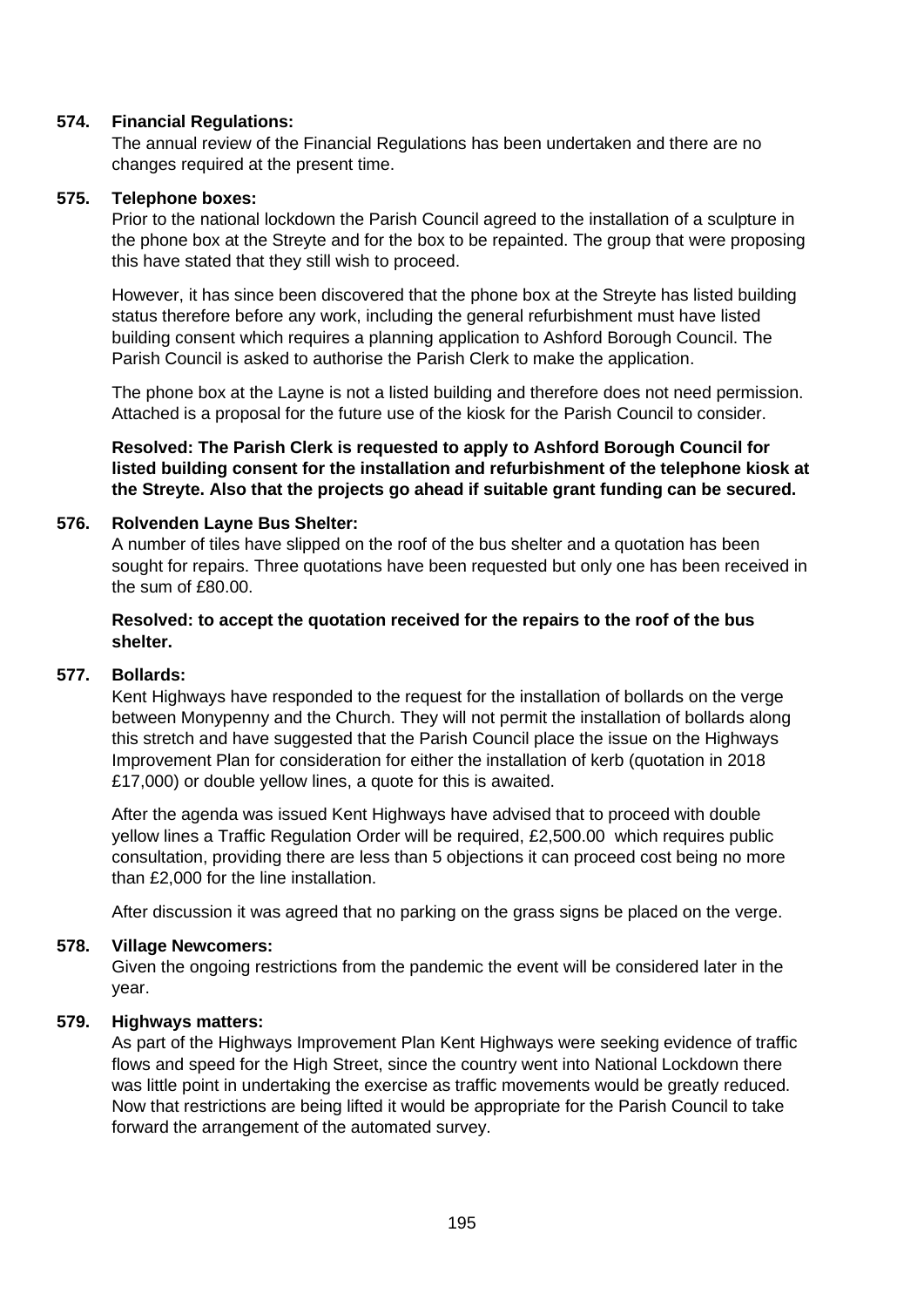**Resolved: To request Kent Highways to undertake the survey at two points along the A28 with one being outside of the school. It is to be requested that the surveys be conducted in term time.**

## **580. Parliamentary Boundary Review:**

The Boundary Commission for England has published its initial proposals for new Parliamentary constituency boundaries.

Following the passing of the Parliamentary Constituencies Act 2020, and the publication of the relevant Parliamentary electorate data in January 2021 the Commission began a new review of all Parliamentary constituencies in England, this is referred to as the '2023 Review' as they are required to report their final recommendations by 1 July 2023.

Application of further statutory rules to the published electorate also means that all recommended constituencies must have no less than 69,724 Parliamentary electors and no more than 77,062.

There is now a statutory consultation period of eight weeks (closing 2 August 2021), when anyone can give their views on those proposals.

There will be two further rounds of public consultation.

From the information provided Rolvenden will no longer be within the Ashford Constituency but will be within the new Weald constituency.

The Parish Council can view the details by using this link: <https://boundarycommissionforengland.independent.gov.uk/2023-review/> and is asked if it wishes to submit any comments.

# **Resolved: The Parish Council does not wish to respond at this stage.**

# **581. Rother District Council Statement of Community Involvement:**

Rother District Council is in the process of commencing an update to its Local Plan, and as part of the process has produced a Draft Statement of Community Involvement. A six week consultation period ending 23rd July 2021 is being provided to allow comments to be made.

Details of the Statement of Community Involvement can be found using this link: [https://www.rother.gov.uk/planning-and-building-control/planning](https://www.rother.gov.uk/planning-and-building-control/planning-policy/newlocalplan/)[policy/newlocalplan/](https://www.rother.gov.uk/planning-and-building-control/planning-policy/newlocalplan/)

The Parish Council is asked if it wishes to make any representations on the statement.

# **Resolved: The Parish Council does not wish to respond at this time.**

# **582. Stolen funds:**